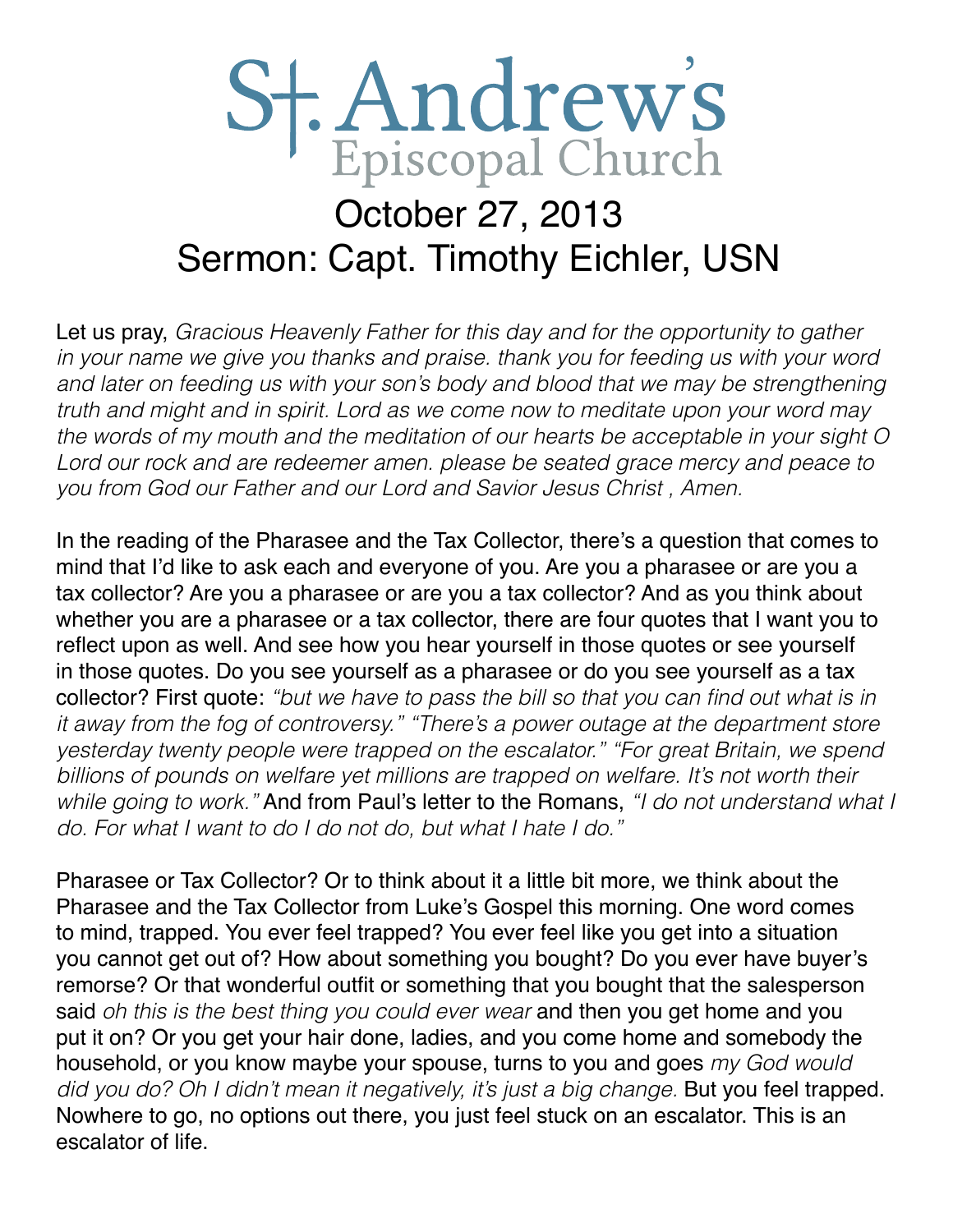The parable this morning from the Gospel is pretty straightforward. It's clear but the hypocritical Pharisee would rather think of yourself. Like the self of basing humble tax collector, be humble. But as you think about that story is that the rest of the story? Is that all there is? Is that all there is in that story? The humble? Both the Pharasee and a Tax Collector called upon the Lord. Remember the pharasee, the Pharasee truth be told only speaks the truth. He is righteous. He has fulfilled the law. He leads a life blameless according to the law. He fasts, he gives a tenth of his income, he indeed bears no resemblance to anybody that unsavory in particular that tax collector. That not only collects the taxes but has probably collected more than what he should have. He sticks a little extra in his own pocket or maybe he twisted somebody's arm to make sure they paid double tax. He was not the most upright standing citizen in the time. So it compares himself to others. But then as his problem, it narrowed down to one thing... while he was right about the kind of life he should live, he is confused about the source of that life. He talks about how we should live it but he doesn't understand where it comes from. For while he prays to God, his prayer if you look at it closer is all about himself. Right? Look it up. Look at me God, how could you find me guilty? Look here it is, right? *And you know, not only do I obey all the laws that are out there, I even give ten percent of my money. Just like you say.* But for this reason we're told, he leaves the temple as righteous accorded the law but not justified before God. Because he has never asked to be justified before God because it's never crossed his mind. Because all he can say is *look at me.*

Now lets take a look at the tax collector. Humble comes before the Lord and says *Lord, I'm going to go stand over here in the corner and I'm beating my breast and Lord to look at me a lowly center.* Simple acknowledgment it is utterly and entirely dependent upon God's mercy. But if you notice, there is something missing with the tax collector. Do you know what's missing with the tax collector? To catch it, there is no repentance on his part. He says he's the sinner but there's no turning about his life. Does he say *I'm going to quit being a tax collector?* Does he say *I'm going to quit taking things that I shouldn't take from people via tax collection?* How about, *Ya I've taken more than I should've?* Is there any *I'm going to go give it back to those?* Or *give it to the to the city Treasury or whatever it take care of others.* No, he just says Lord I'm a sinner and now I'm going to go back to living life the way I'm living. And there's no change in his life. He's humble but yet no change. He recognizes that he's wrong but he doesn't really change his position where he stands.

Both of them, both of them, are trapped. Trapped in the minute that we take the parable seriously, for you and I, we're asking *are you trapped?* And where do you see yourself? And maybe we all like to go align ourself with the tax collector and we say oh look how humble I am. Wait a minute, that sounds like the Pharasee? And it's trapped, over and over again in life situation. We can't seem to get out of it. The parable shifts our attention from ourselves. From the Pharasee who focuses on himself. For even if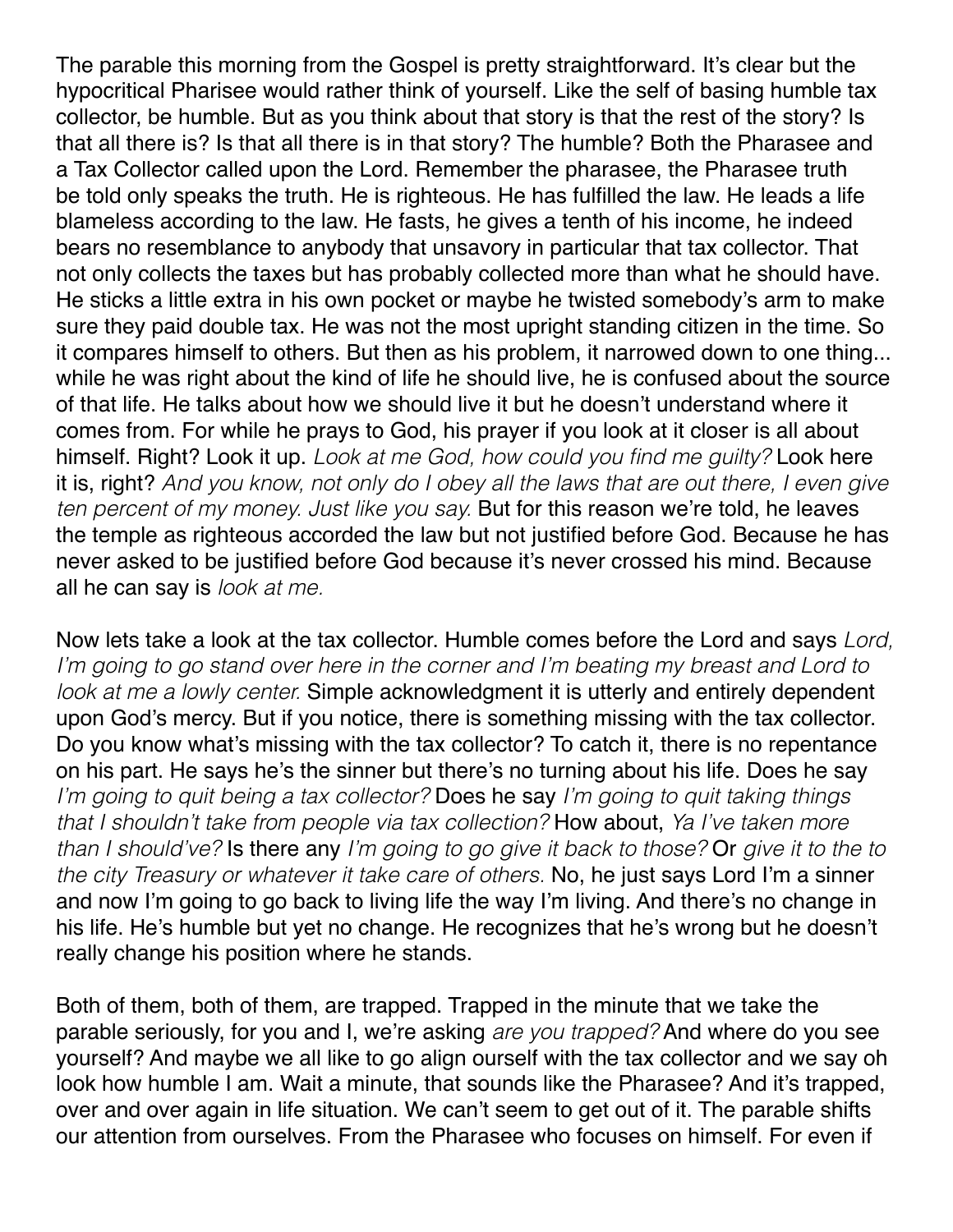we take the tax collectors position who is focused on himself, the focus upon God. And what God has done for you and for me in our Lord and Savior Jesus Christ. How God comes to delight, and justifying, and welcoming each and everyone of us. So then how do we escape the trap that we set for ourselves? How do we escape the trap of the lives that we live? How do you get out of it?

Several months ago one of our next-door-neighbors is over with some other neighbors and we're sitting in the backyard and we had some burgers on the grill and we're having a good time. And our one neighbor, we've been there two and a half years, and we know...we know her...you think you know your neighborssome what well right? And as she is sitting there telling this story, we know her husband was a naval aviator. He had died in 1990 and probably in an airplane accident, she hadn't shared that I ended up looking it up later, but he retired from the Navy and they had a pretty good life. He flew airplanes that is what we knew. What we didn't know, she shared that evening very briefly, was that he was shot down over Vietnam. Didn't know that she shared was that he was shot down but didn't know if he was dead or alive for two years. She was trapped for two years, not knowing the status for her spouse. How do you live in that? How do you escape that trap? Trapped, not knowing that fate and yet you still have two children home to care...If you listen to her today, she shared with me the other day as I took her to the airport, she shared every single day because they lived on base, she'd hear the call to daily mass. She's a very faithful Roman Catholic. She went to mass every single day. She said she didn't even change clothes, she said "I'd get up out of the garden go." Every Sunday she went to my mass. What she did since and even sinse then she goes to mass every Sunday. What she did is she went and took her trapped... where she was trapped... and laid it at the foot of the cross. She went and laid it where it belongs and said "I'm trapped I can't get out of it, the best I can do is give it to you." That's what she did. At about two years she found out her husband was alive but for the next four years until they are reunited in 1975, he spent a total of about six, six and a half years, in that [ ]. And she had sixteen letters from him during her time which she still to this day. She treasures those letters but she treasures more when you talk to her and you listen to her very quietly. In going to worship and laying things at the foot of the cross.

Now her husband was trapped as well, a different type of trapped a different type of captivity. And you wonder how do you escape that kind of captivity and she shared what he did was he did two things. First thing he did was the foil out of the cigarette packages he saved. What are you going to do with foil from cigarette packages? What he did with the foil is he fashioned them into a small cross that he carried in his pocket the whole time he was in captivity. He in fact brought it back with him and then because he did get pencil on paper was able to write letters home periodically he saved some of that in the scriptures and things that he can remember from worship he wrote down and held on to those and prayed with those. He created his own scriptures or Bible as